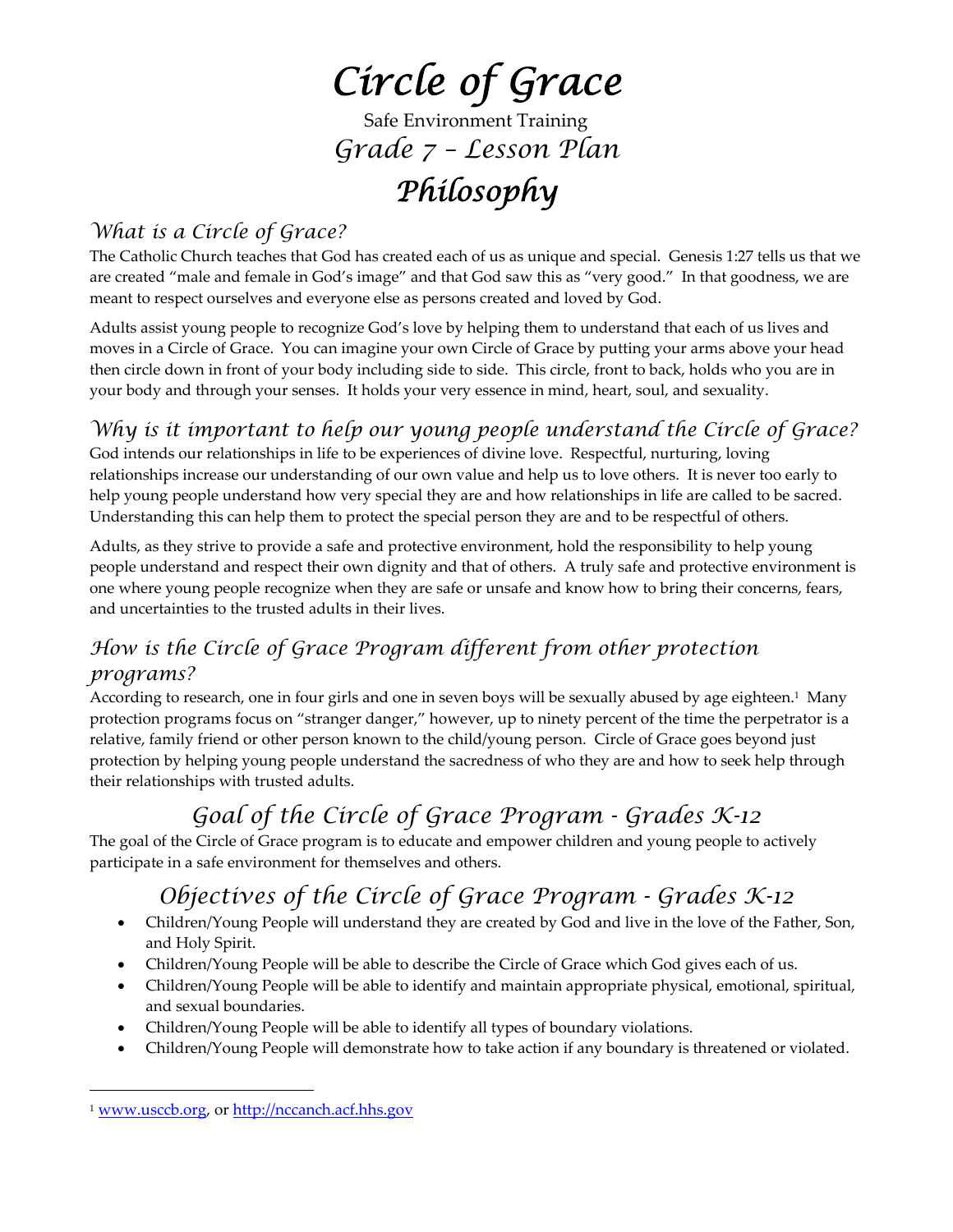# *Grade 7 Leader Guidelines*

- A **Leader** is defined as clergy, administrator, director of religious education/formation, teacher, catechist, or youth minister who has been trained to teach the Circle of Grace Program.
- Every leader should read the Philosophy, Goals and Key Concepts to better understand and prepare to teach the Circle of Grace. The Key Concepts review the essence of the curriculum, that God is always present in our Circle of Grace and desires an intimate relationship with His children.
- The time frame for lessons may vary depending on size of class, age of young people, amount of discussion, etc.
- Vocabularies with definitions are intended for the leader. The explanation of vocabulary should be integrated within the context of the lessons to assist the young people in their understanding of the Circle of Grace Program. The depth of the young people's understanding will depend upon their age and developmental stage. A master vocabulary list of the Circle of Grace Program is included in the all lesson plans. The pertinent vocabulary is listed in each lesson.
- If possible it is always "best practice" to have two adults in the room during the lesson due to the sensitive nature of the material.
- Ongoing reinforcement of the concepts is encouraged throughout the year. Hopefully, the language of Circle of Grace will become a part of a positive culture of respect, care, and faith that will help protect our young people and help them to know what to do when they feel unsafe.
- Your Administrator, Religious Education Director, or Youth Minister Director is sending out a letter to all parents regarding Circle of Grace. Lesson specific parent information should be handed out as directed. The Parent Packet is included in the Program. Every parish/school is encouraged to provide parent education opportunities both to inform parents about the Circle of Grace program and to foster greater communication in families.
- Evaluations for each grade are to be completed and returned to the School Administrator or the Director of Religious Education/Formation. The evaluations will be used to complete the Summary Evaluation that is used for ongoing improvement of the program and for the audit records.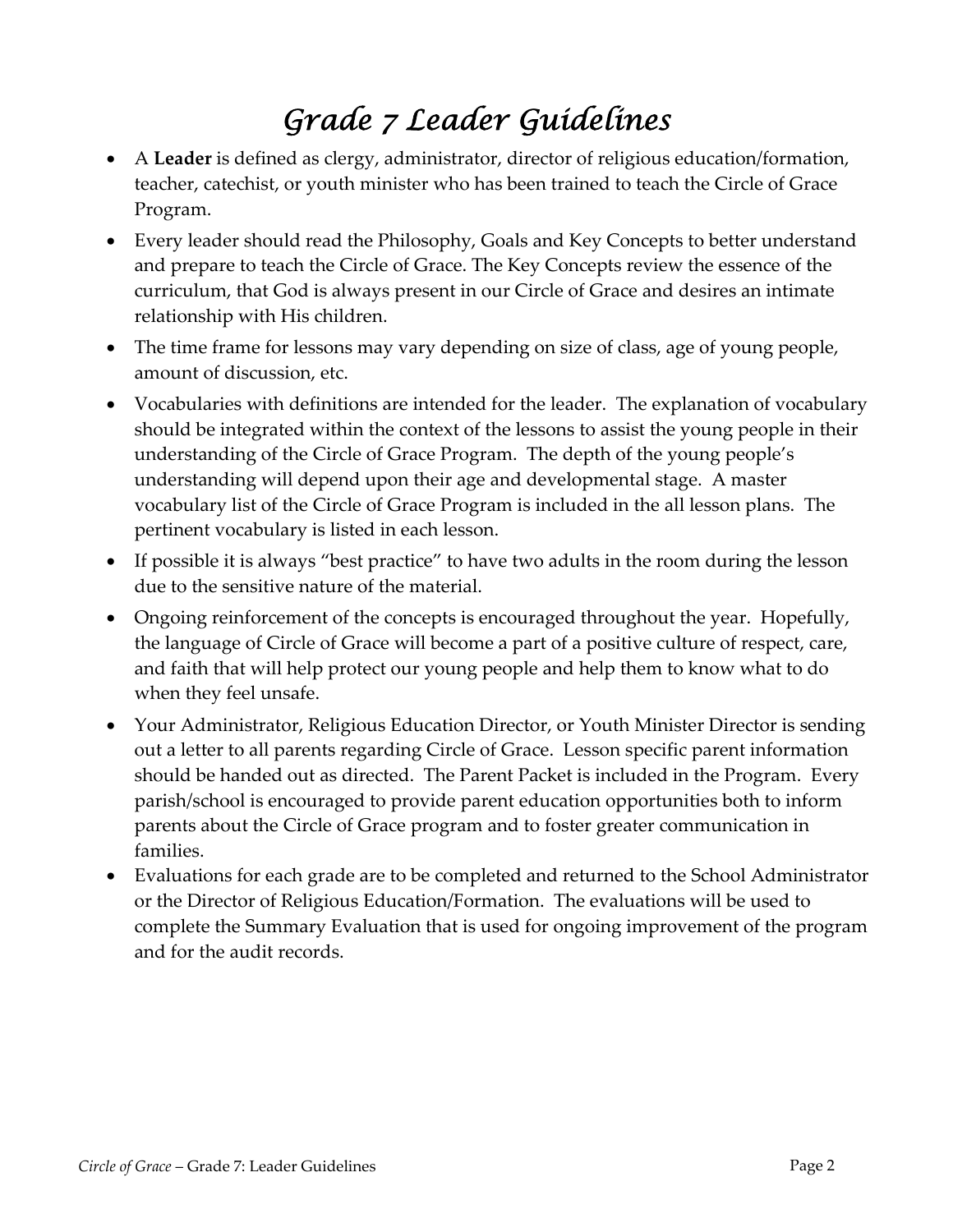## **Summary of the Key Concepts of "Circle of Grace"**



#### **God gives each of us a Circle of Grace (see below) where He is always "Present":**

*Raise your hands above your head, then bring your outstretched arms slowly down. Extend your arms in front of you and then behind you embrace all of the space around you slowly reach down to your feet.*

Knowing that God is in this space with you. This is your Circle of Grace; you are in it.

#### **God is "Present" because He desires a relationship with us.**

- God is with us when we are happy and sad. God does not cause bad things to happen to us. He loves us very much.
- God desires to help us when we are hurt, scared or confused (unsafe).
- Having faith may not take away all of life's struggles. It is because of these struggles, God promised to always "be present"; providing guidance and comfort in our time of need.

#### **God helps us know what belongs in our Circle of Grace**

- Our feelings help us know about ourselves and the world around us.
- God helps us know what belongs in our Circle of Grace by allowing us to experience peace, love or contentment when something or someone good comes into our Circle of Grace.

#### **God helps us know what does not belong in our Circle of Grace**

- God desires to help us when we are hurt, scared or confused (unsafe).
- The Holy Spirit prompts (alerts) us that something does not belong in our Circle of Grace by giving us "a funny or uncomfortable feeling" that something is not safe. This feeling is there because God wants us to be safe.

#### **God helps us know when to ask for help from someone we trust.**

- God gives us people in our lives to help us when we are troubled or struggling with a concern.
- God wants us to talk to trusted adults about our worries, concerns or uncomfortable feelings so they can help us be safe and take the right action.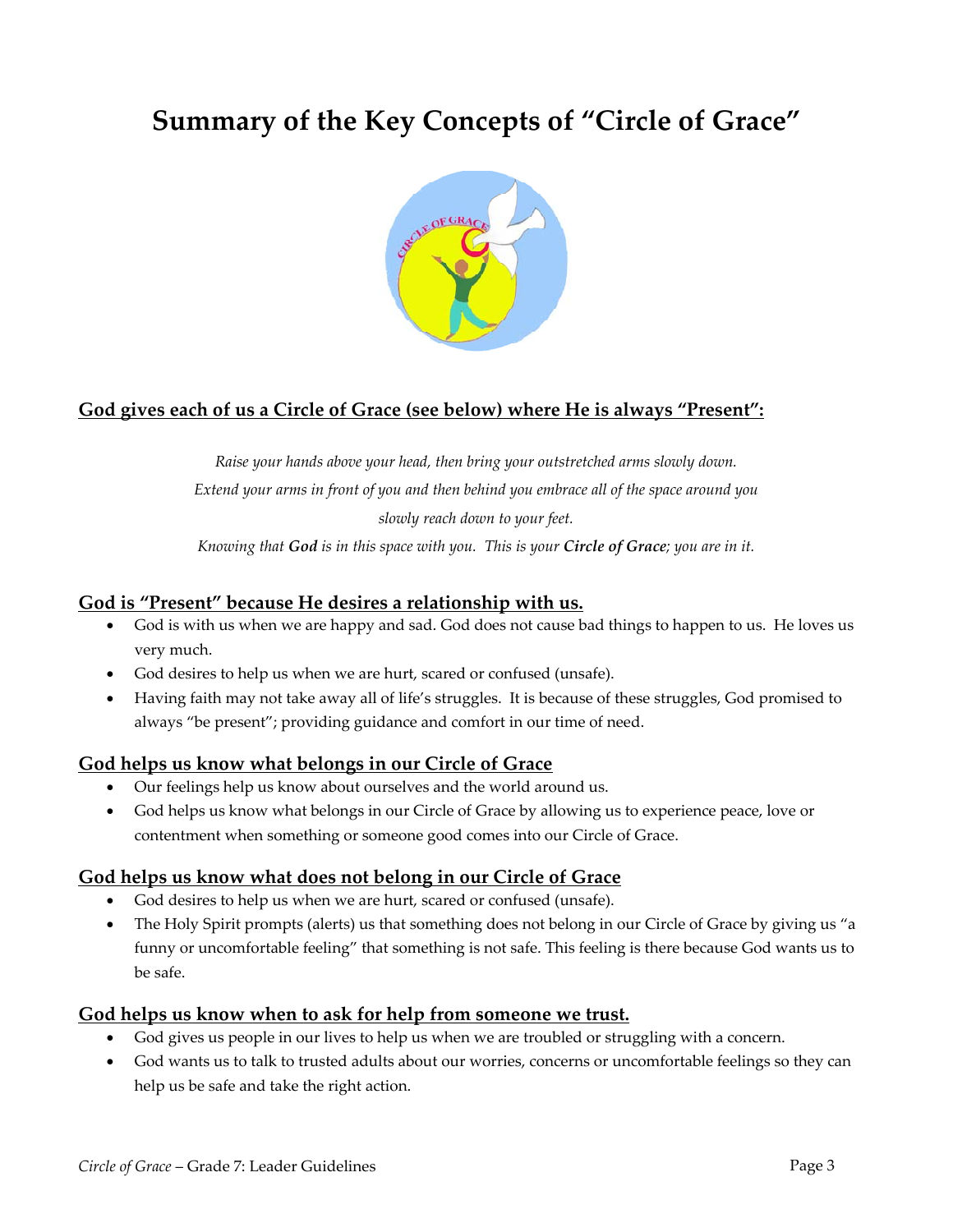# *Circle of Grace Vocabulary*

## **Words introduced in Kindergarten**

**Children of God**: All people are made and loved by God.

*Circle of Grace*: The love and goodness of God which always surrounds me and all others. **Feelings**: Something I sense inside myself (e.g. angry, sad, happy, afraid, embarrassed,

- confused, excited, peaceful, etc.) which gives me information about others or myself. **Grace**: The gift of God's goodness and love to help me live as his child.
- **Holy**: Special because of a connection with God.
- **Holy Spirit**: God present with and within me. The Holy Spirit helps me to remember that I belong to God. The Holy Spirit helps me to experience and live God's love.
- **Respect**: Being kind to others and doing what's best for myself and others because I honor all people as Children of God.
- **Safe**: I am safe when my body and my feelings are respected by me and by others.

**Safe Touch**: Touch that respects others and me.

**Secret:** A secret is something I know but do not tell.

**Safe Secret**: A secret is safe when it does not hurt others or me.

**Unsafe Secret**: A secret is unsafe when I think that someone, including me, might be hurt or get in trouble if I do not tell.

- **Signal**: A sign that tells me something may be safe or unsafe. This may be internal or external.
- **Stoplight**: A traffic light (red, yellow, green) that is a visual signal for keeping vehicles and people safe.
- **Trust**: Being able to count on someone to help me to stay safe within my *Circle of Grace*.
- **Trusted Adult**: A grown‐up who helps me to stay safe in my *Circle of Grace* and to respect others within their *Circle of Grace*.

**Unsafe**: Anything that causes harm to myself or others.

**Unsafe Touch**: Touch that is disrespectful and hurts, scares, or makes me feel uncomfortable or confused.

## **Words Introduced in First Grade**

**Symbol**: A picture or object that stands for something else.

## **Words Introduced in Second Grade**

No new words.

## **Words Introduced in Third Grade**

**Boundary**: The borders or limits we need to keep ourselves safe within our *Circle of Grace*. **Treasured**: We are so unique and precious that we could not be replaced in God's eyes. **Violate**: To break a law, promise, or boundary.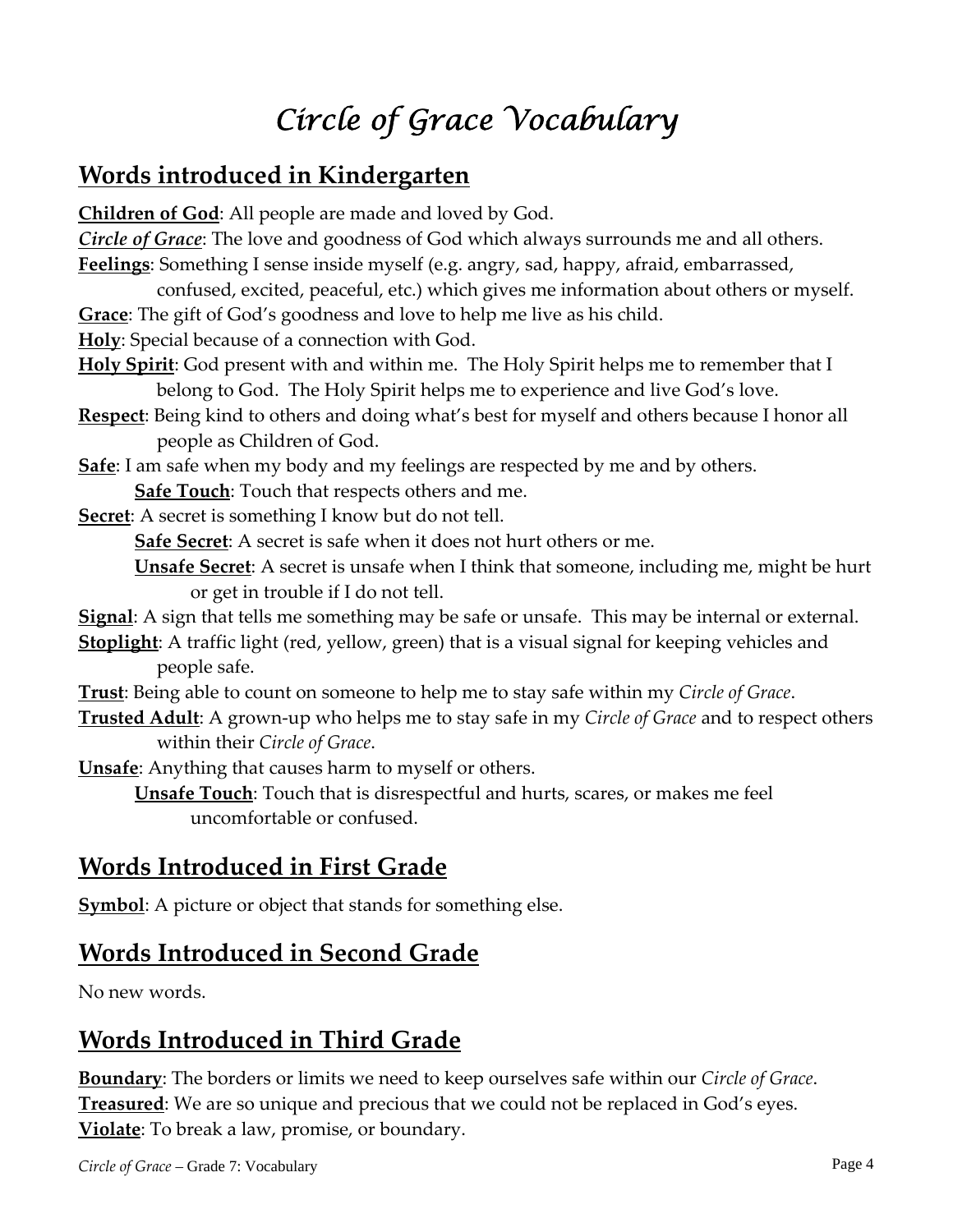## **Words Introduced in Fourth Grade**

### **Social Media/Networking**

- **Blog**: An online journal. Personal stories or thoughts can be posted as in a personal journal. This is a public journal that anyone can access.
- **Chat Room**: The name given to a place or page in a website or online service where people can chat with each other by typing messages which are displayed almost instantly on the screens of others who are in the chat room.
- **Instant Messaging (IM)**: Technology similar to that of chat rooms which notifies a user when a person is online allowing them to converse by exchanging text messages.
- **Location Application**: An application used in phones to find a location of a popular spot (restaurant, park etc.). People use the application to check in and it broadcasts the location to all of their friends.
- **Micro Blogging**: This service allows users to give updates about what they are doing in less than 140 characters
- **Social Networking Service and Websites**: These services and websites are used to communicate with (a person) or search for information about (a person).
- **Video Sharing Service**: This service allows users to watch videos posted by others and to upload videos of their own.

### **Other Terms**

- **Cyber Bullying**: Use of the internet, cell phone or other electronic device to send or post texts or images intended to hurt or embarrass another person.
- **E-mail**: Electronic mail. Sending/ receiving a type written message from one screen to another. **Flaming**: Sending a deliberately confrontational message to others on the internet.
- **Inappropriate Material**: Pictures or words on the internet that makes one feel uncomfortable, scared, or that intentionally degrades a human person.
- **Netiquette**: Courteous, honest, and polite behavior practiced on the internet.
- **Personal Contact Information**: Information that allows an individual to be contacted or located in the physical world, i.e. a telephone number or an address.
- **Phishing**: An identity theft scam in which criminals send out spam that imitates the look and language of legitimate correspondence from e-commerce sites. The fake messages generally link to websites that are similarly faked to look like the sites of respected companies. On the sites, users are directed to enter their personal information for authentication or confirmation purposes. The information, when submitted, goes to the thieves not to the "spoofed" company.
- **Pop Up**: A term for unsolicited advertising that appears as its own browser window.
- **Predator**: Someone who uses the internet to obtain personal information about others with the intent to do harm.
- **Smart Phone**: Is a mobile phone that offers advanced features like the internet, a camera and applications such as games and special interest information.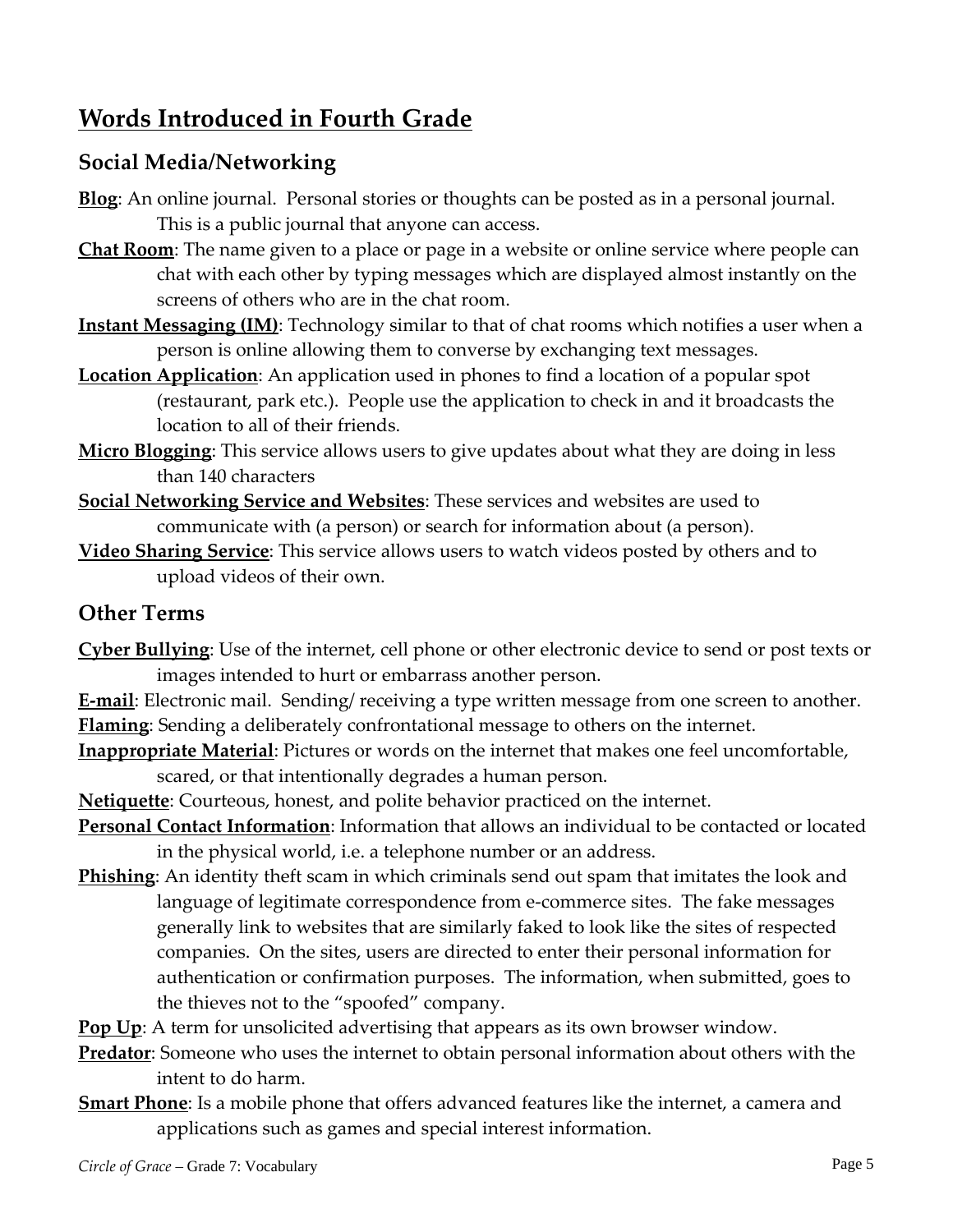**Texting**: Sending a short text (typed) message between cell phones or other handheld devices. **Webcam**: A front facing video camera that attaches to a computer or is built into a laptop.

## **Words Introduced in Fifth Grade**

**Media**: Mass communication formats (music, TV, magazines, movies, videos, internet, computer games, books, advertisements, news, newspapers, radio, etc.) which provide education, information, entertainment, and advertising.

**Inappropriate Media**: Images or words, spoken or written, that makes one feel uncomfortable, scared, or that intentionally degrade a human person.

## **Words Introduced in Sixth Grade**

**Admiration**: A feeling of high regard or sense of awe. **Dream**: A hope or aspiration which we imagine will become real. **Empathy**: The ability to understand the feelings of another person. **Healthy**: That which is sound and vigorous in mind, body, and spirit. **Relationship**: A connection with God or others. **Response**: Something said or done as a reaction or answer. **Talent**: A special God‐given ability or gift. **Value**: A principle standard or quality considered desirable. **Violation**: A break or infringement of another person's rights.

## **Words Introduced in Seventh Grade**

**Bullying**: Any deliberate aggressive act, by a person or group, with the intent to inflict harm (physical or emotional) on another person.

**Bystander**: Someone who witnesses the bullying. They can have a negative or positive influence on the bullying behavior.

**Cyber Bullying**: The use of the internet, cell phones or other electronic devices to send or post texts or images intended to hurt or embarrass another person.

**Disrespect**: Treating with rudeness, insult, or lack of respect.

## **Words Introduced in Eighth Grade**

**Conscience**: The gift from God that helps us to know the difference between right and wrong.

**Modesty**: The virtue that respects, honors, and protects privacy: the quality of avoiding extremes of emotion, action, dress, and language. Modesty respects my boundaries and the boundaries of others.

**Morality**: The way we put our beliefs into action for good.

**Sexuality**: Everything that makes us female or male. This includes feelings, attitudes, values, relationships, and ideas.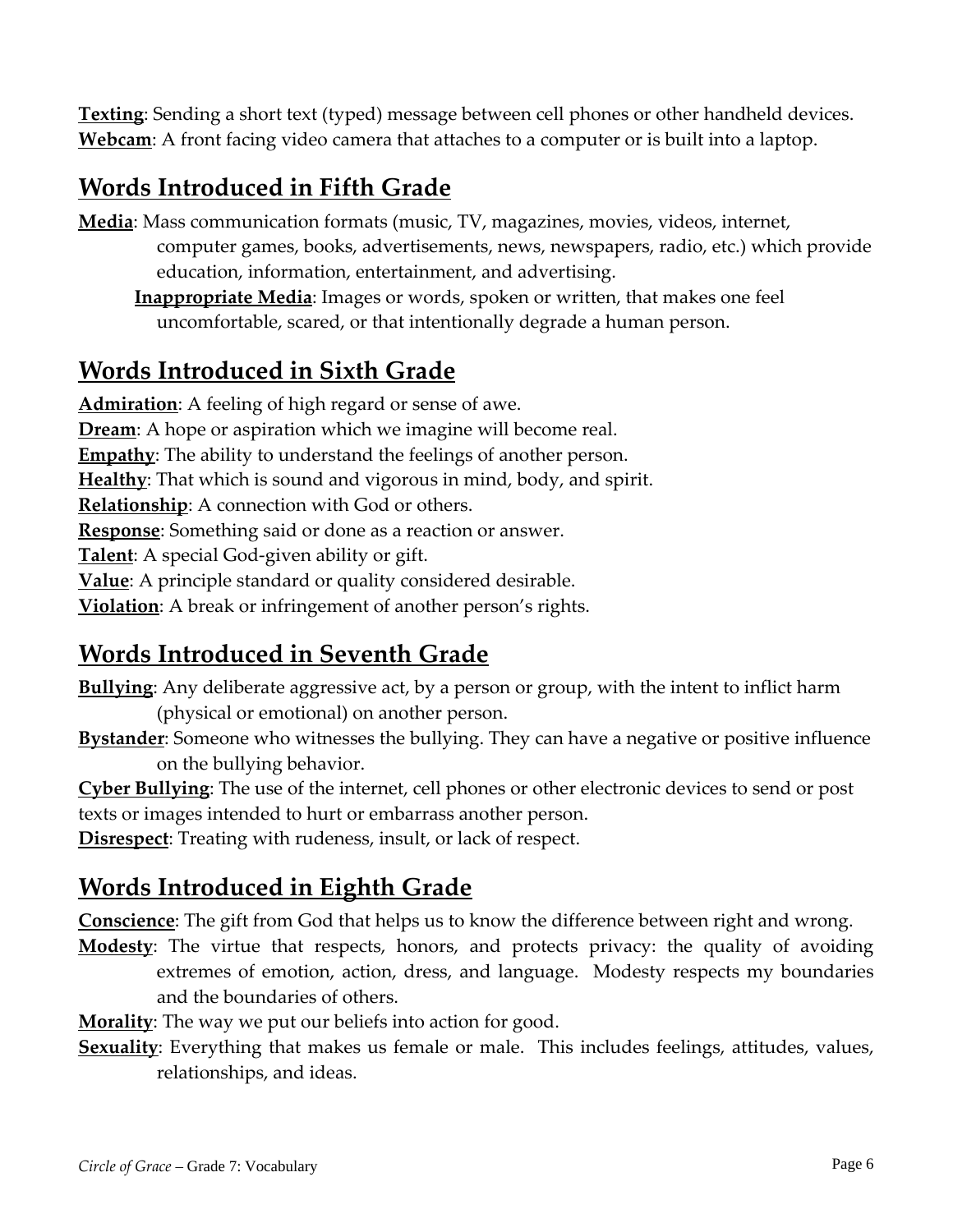## **Words Introduced in Ninth Grade**

**Exploit**: To take unfair advantage of someone/some situation in order to get some benefit.

- **Forced Isolation**: When someone forces/pressures another to be separated from others in order to gain control.
- **Secrecy**: The condition of being hidden or concealed. The habit or practice of keeping secrets or maintaining privacy or concealment.
- **Sexting**: Sexually explicit images or text messages sent by way of a phone. There may be legal consequences if one or both persons involved are minors.
- **Unequal Power**: When one person has more power in a relationship. This can be in the area of age, size, position, resources, status or knowledge.

## **Words Introduced in Tenth Grade**

- **Boundary**: A border or limit that helps keep us safe and separate from another person or entity. Boundaries help define relationships. They are either concrete (physical/visual/audio) or abstract (emotions/beliefs/internal guidelines/rules).
- **Circle of Virtue**: Our response to the invitation of God's grace by cultivating goodness and virtue in our lives.

## **Words Introduced in Eleventh Grade**

- **Freely Chosen Violations**: Every person is responsible for those violations they freely choose and know are wrong. We should never blame or accuse persons who are victims of abuse and manipulated or exploited in unequal relationships.
- **Moral Responsibility**: As we grow into mature adults, we must take greater responsibility for protecting ourselves and others from violations of God's plan for our spiritual, sexual, and moral lives.
- **Offender**: Someone who exhibits behaviors for the sole purpose of putting another person in a vulnerable position to be exploited/abused.
- **Survivor**: A person who not only lives through but thrives despite abuse, affliction, or adversity.
- **Victim**: A person who has suffered injury/harm (physical or emotional) by forces beyond his or her control and not of his or her personal responsibility.

## **Words Introduced in Twelfth Grade**

No new words.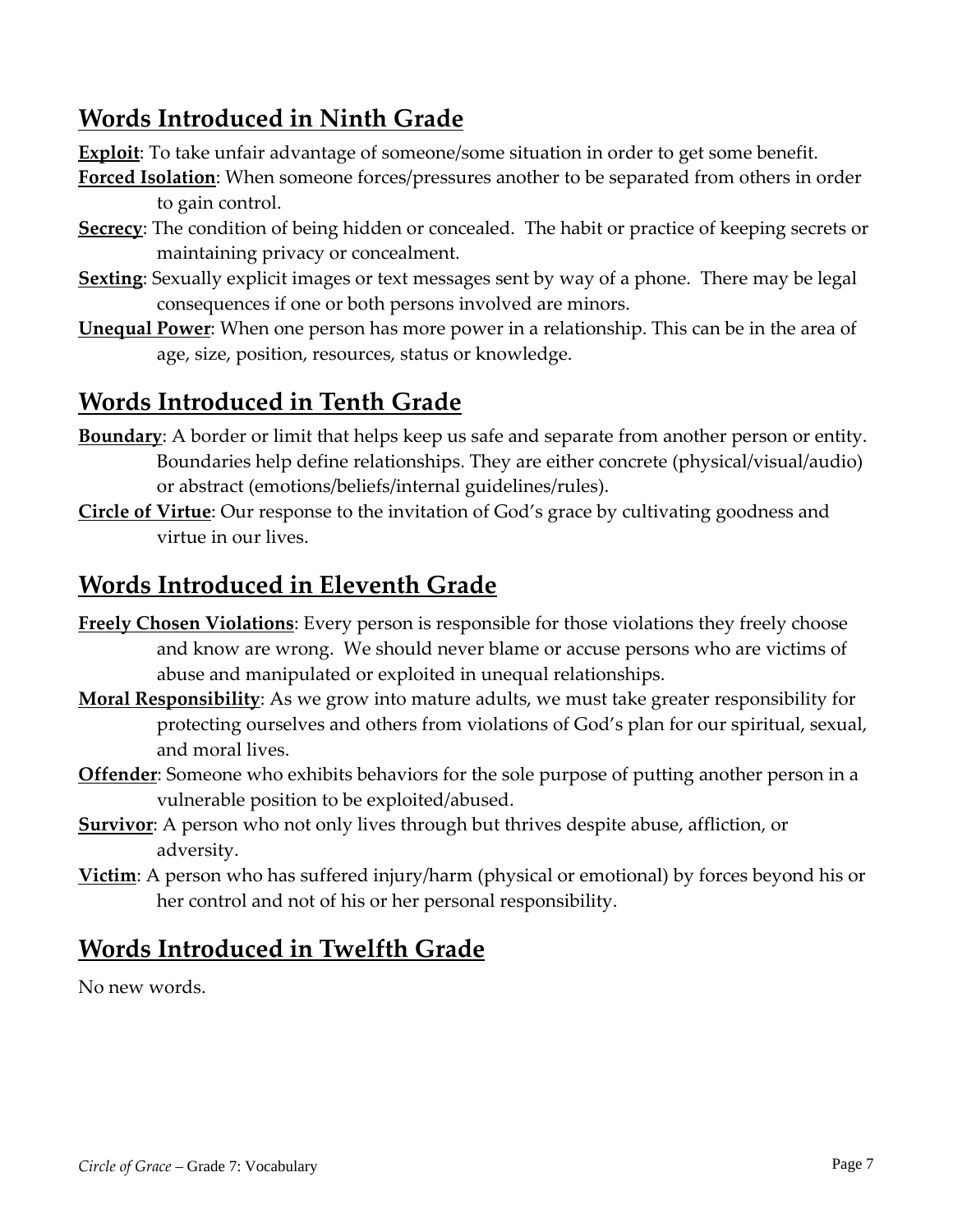# *Lesson Saying No to Disrespect Honoring Everyone's Circle of Grace*

Sometimes young person reveal personal information or details about incidents that, in order to respect confidentiality, need to be handled outside of the group environment. If this happens, tell the young person, "Thank you for sharing that, \_\_\_\_\_\_\_\_. That sounds really important. I will talk to you about that later (at the end of class, at the break, as soon as humanly possible, etc.)." When this happens, be sure you talk to the young person at your first opportunity and alert the administration. Remember that you are the responsible reporter in cases of suspected abuse.

### **This lesson complements the following Catholic teachings:**

- Belief in the works and presence of the Father, Son, and Holy Spirit
- Christian faith requires a relationship with God and others
- We are called to model our faith in our words and actions
- We are called to make moral decisions consistent with Catholic teaching
- Vocations are God's call to all
- We are all Children of God because of God's creation and covenants
- Individual and cultural differences are gifts from God that should be respected
- Responsible relationships are based on love, honesty, and respect
- Skills such as listening, self‐disclosure, and compromise are necessary for faith filled communications with others

### **Lesson Goal**

Young People will understand respect and disrespect within the context of their *Circle of Grace*.

### **Lesson Objectives**

### **Young People will be able to:**

- 1. Recognize that everyone deserves respect as a person created and loved by God.
- 2. Recognize words and actions that are disrespectful as boundary violations.
- 3. Identify skills to resist disrespectful behavior as part of their safety PLAAN.

Special note to leaders: *It is important to begin the lesson by explaining that God does not want or cause bad things to happen. There may be young people in every group who have already experienced unsafe or hurtful situations. Please be sensitive to this possibility. God is with them even during difficult times.*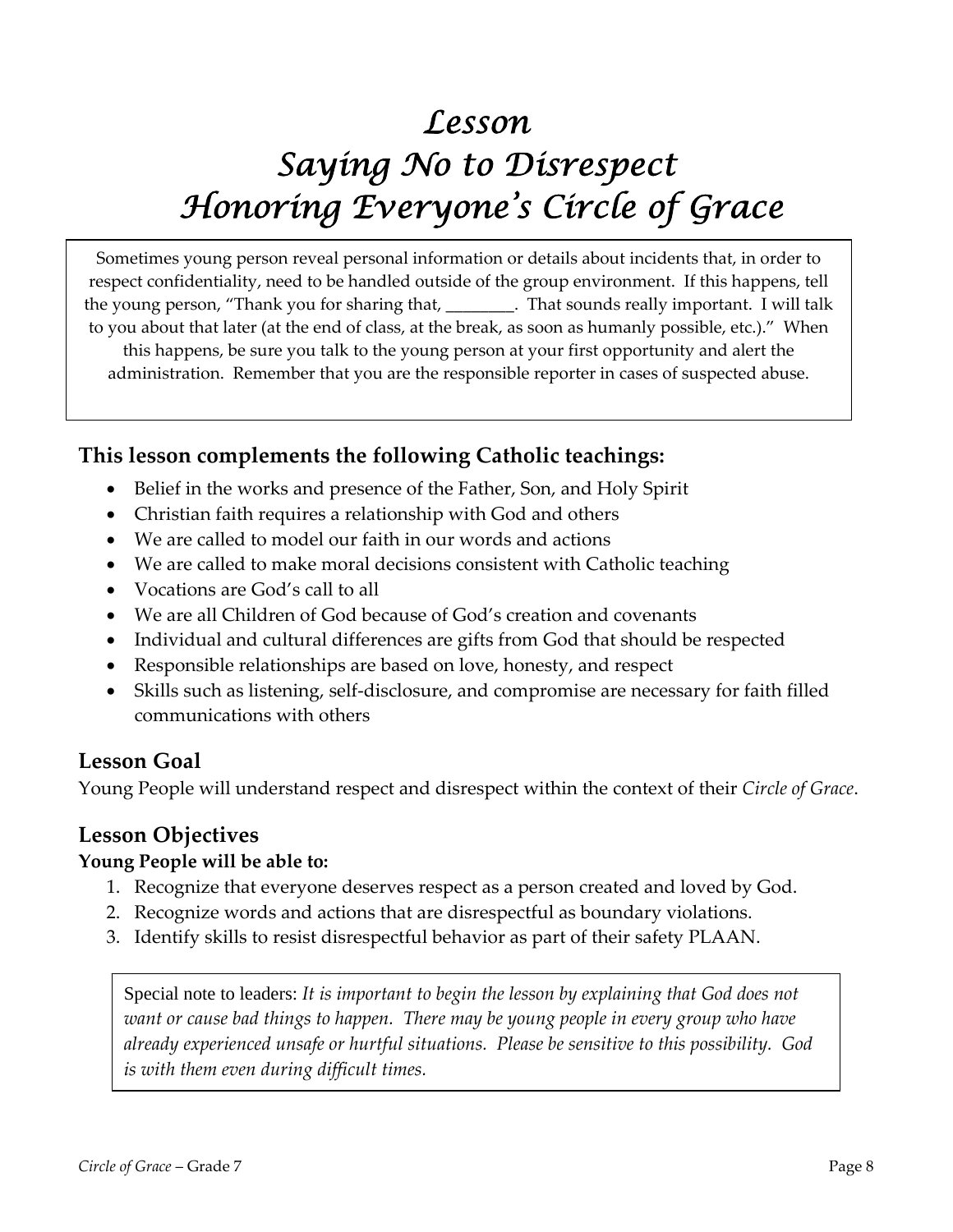### **Vocabulary**

- 1. *Circle of Grace*: The love and goodness of God that always surrounds me and all others.
- 2. **Trust**: Being able to count on someone to help me to stay safe within my *Circle of Grace*.
- 3. **Respect**: Being kind to others and doing what is best for myself and others because I honor all people as Children of God.
- 4. **Disrespect**: Treating with rudeness, insult and lack of respect.
- 5. **Bullying**: Any deliberate aggressive act by a person or group with the intent to inflict harm (physical or emotional) on another person.
- 6. **Cyber Bullying**: The use of the internet, cell phones or other electronic devices to send or post texts or images intended to hurt or embarrass another person.
- 7. **Bystander**: Someone who witnesses the bullying. They can have a negative or positive influence on the bullying behavior.

### **Materials Needed**

- 1. Code of Conduct for Children and Youth for each student.
- 2. Word Blank List and Vocabulary Review (at the end of the lesson).
- 3. Parent Letter.
- 4. Whiteboard/Blackboard.

### **Opening Prayer**

Leader calls the young people to prayer by asking them to quiet themselves and join in the Sign of the *Cross.* Please listen quietly as I read from a letter that St. Paul wrote to the community at Philippi.

Rejoice in the Lord always. I shall say it again: rejoice! Your kindness should be known to all. The Lord is near. Have no anxiety at all, but in everything, by prayer and petition, with thanksgiving, make your requests known to God. Then the peace of God that surpasses all understanding will guard your hearts and minds in Christ Jesus.

Finally, brothers, whatever is true, whatever is honorable, whatever is just, whatever is pure, whatever is lovely, whatever is gracious, if there is any excellence and if there is anything worthy of praise, think about these things. Keep on doing what you have learned and received and heard and seen in me. Then the God of peace will be with you. (*Philippians 4:4‐9 from the New American Bible)*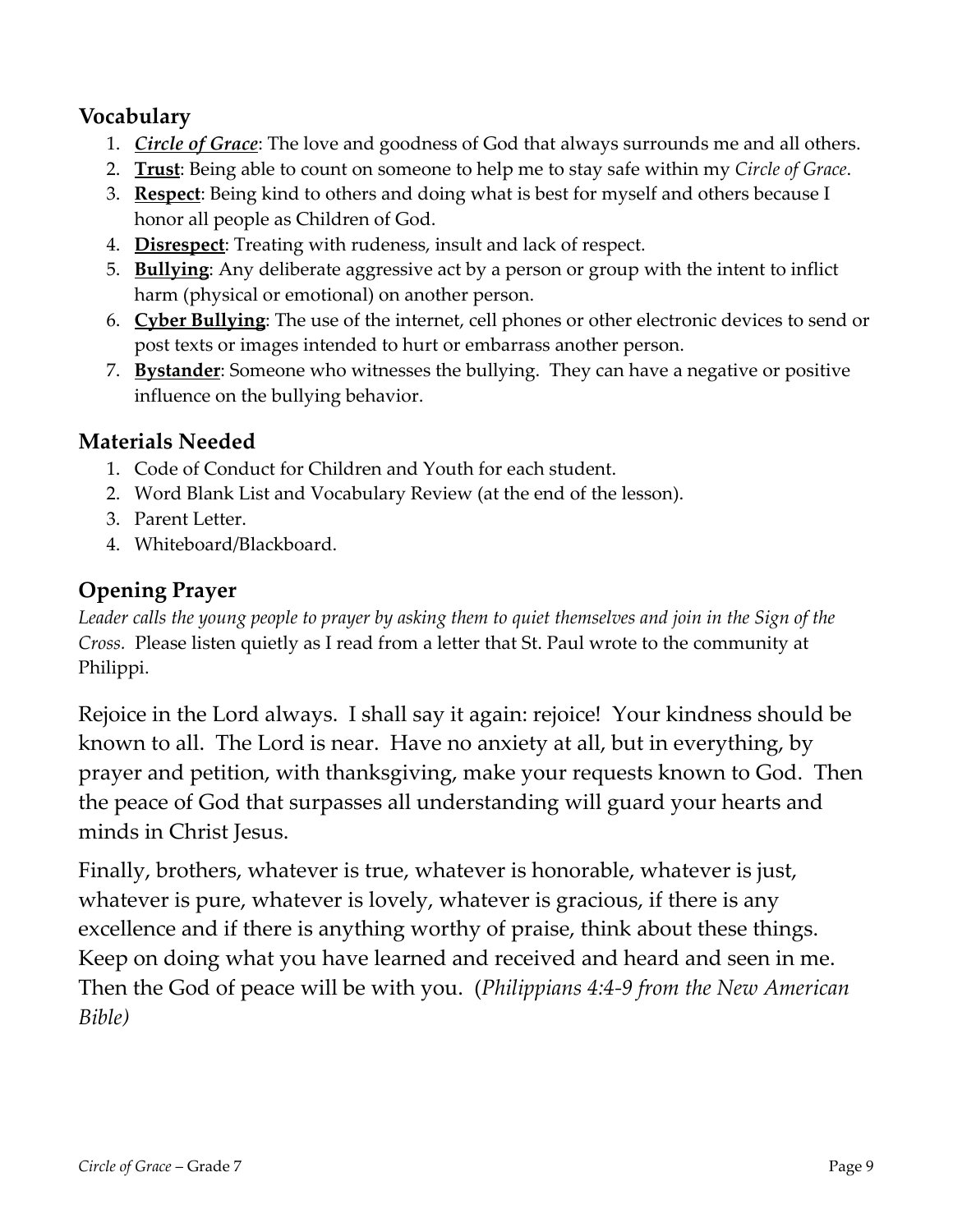### **Getting Started**

*Open the lesson with the following statements:*

- Today we are going to review *Circle of Grace*, look at behaviors that are disrespectful, and then see if we can find some ways to resist doing or saying things that we know will hurt others.
- We will also review the steps of our Safety PLAAN when others are disrespectful of us.

### **Lesson Development**

#### **Vocabulary**

- 1. *Briefly present the vocabulary words.*
- 2. *Distribute the Word Bank List and the Circle of Grace Vocabulary Review (at the end of the lesson.)*
- 3. *Have the youth work individually or in small groups to complete the Vocabulary Review Activity.*
- 4. *Bullying, Cyber Bullying and Bystander are NOT in the Vocabulary review. This is because they need to be addressed separately later in the lesson.*

#### **Review**

*Summarize Circle of Grace with the following statements.*

- We have already learned about the *Circle of Grace*. Our *Circle of Grace* is the love and goodness of God which always surround us.
- $\triangleright$  God is with us and within us in a special way. The Holy Spirit helps us to remember that we belong to God; we are always in a special, holy place. God is present because He wants a relationship with us.
- If we can remember that we are in our *Circle of Grace*, with God and surrounded by his love, we will remember to behave with respect for ourselves and others.

#### **Discussion**

#### *Open discussion with the following.*

- $\triangleright$  We don't always act in ways that are respectful. Take just a minute and think of a time when someone your age was not respectful of your *Circle of Grace*. *Pause.*
- $\triangleright$  Now think of a time when you said or did something that was hurtful to someone your age. *Pause.*
- These words and actions don't belong in anyone's *Circle of Grace*.

#### *Continue discussion with the following.*

- $\triangleright$  Together we are going to make a list of some of the disrespectful behaviors that include bullying.
- Write the words Bullying, Cyber Bullying and Bystander on the board. Discuss the definitions.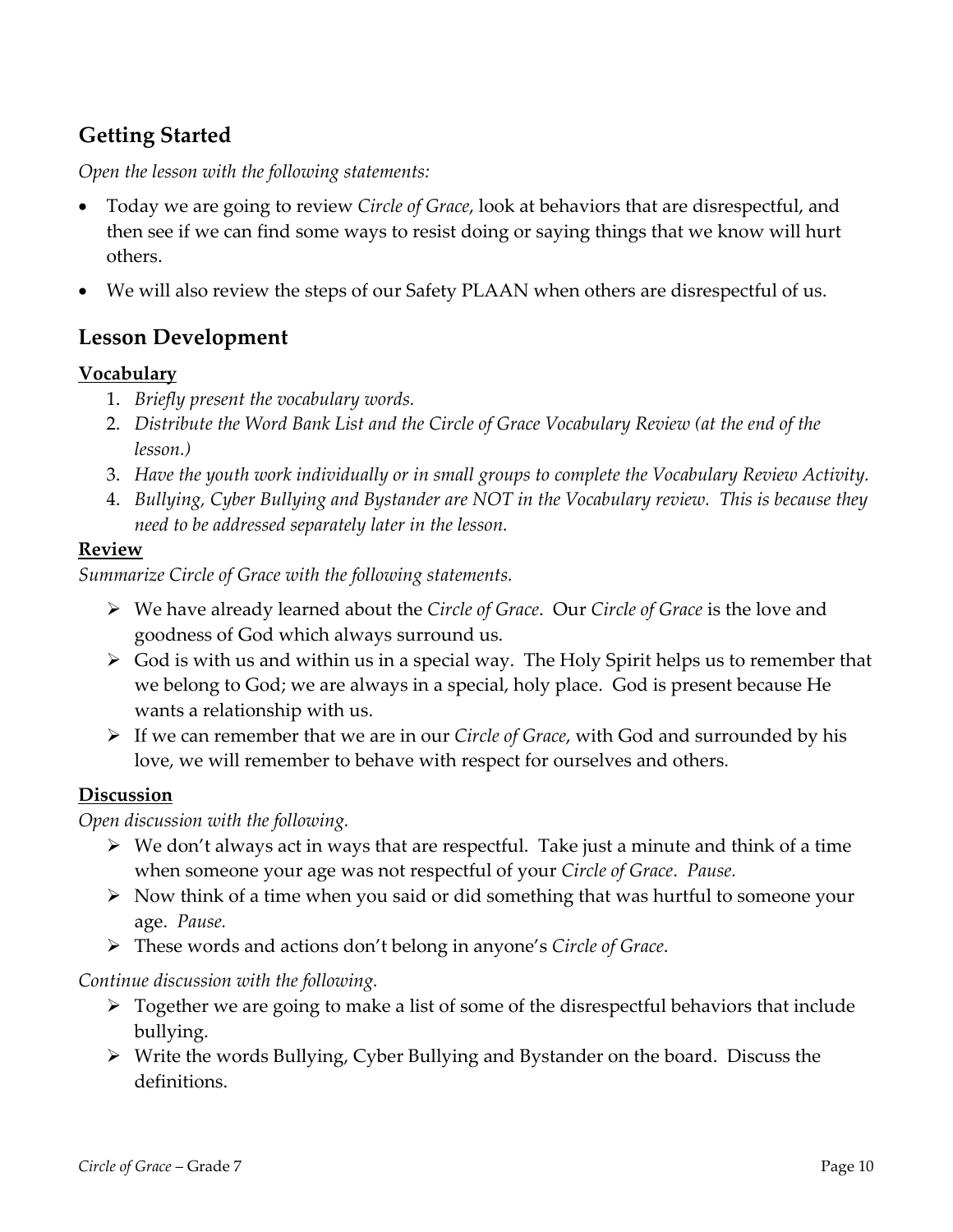- *Have the children identify how a bystander could have negative or positive influence on bullying behavior. Be sure these behaviors are identified and discussed.*
	- *I. Negative: Instigate, encourage, join in, passively accept.*
	- *II. Positive: Directly intervene by discouraging the bullying behavior, defending the victim or redirecting the situation away from the bullying, getting help by rallying support or reporting the behavior.*

Have the young people brainstorm ideas of disrespectful behaviors/bullying as you list them on the board. *Prompt as needed to include: Peer Pressure, Bullying, Excluding, Teasing, Purposefully Embarrassing, Gossiping, Being Dishonest, Being a False Friend.* 

### **Activity**

*Divide the young people into small groups. Have each small group select one or two disrespectful* behaviors and then make a list of ways to resist the pressure to participate in those behaviors or make a list of how to be a helpful bystander if one is witnessing bullying behavior. Suggested examples are: "No, that doesn't interest me," *or*, "I have decided not to do that."

Share ideas in a large group. Write on the board the combined list of appropriate words or actions to *resist pressure. Conclude discussion by summarizing the following:*

- $\triangleright$  Standing up for what is right sometimes means taking a risk.
- $\triangleright$  If no one laughs (joins in) you are taking the bully's power away.
- You can stand up for another person's *Circle of Grace* by not joining in.
- $\triangleright$  If you are the one being made fun of or disrespected, look around for the people who are not laughing. They are resisting the pressure to join in the disrespectful behaviors. They have qualities of someone who would be a good friend. They are respecting your *Circle of Grace*.

#### **Activity** ‐ **Code of Conduct for Children and Young People**

Distribute the Code of Conduct to each student. Discuss the importance of giving their pledge so they will act consistent with the Catholic faith. Have the students take it home for the parents to sign and return to the leader. Students should receive a copy of the Code of Conduct after the leader signs it.

**Optional Activity** ‐ *Divide the young people into small groups. The group's task is to educate the* younger students (third and fourth grade) on bullying and how to respond in a positive way. This can be done using a skit, writing, drawing or collage. The class will vote on the best group's project/activity. *The project/activity will be given to the principal/director of religious education.*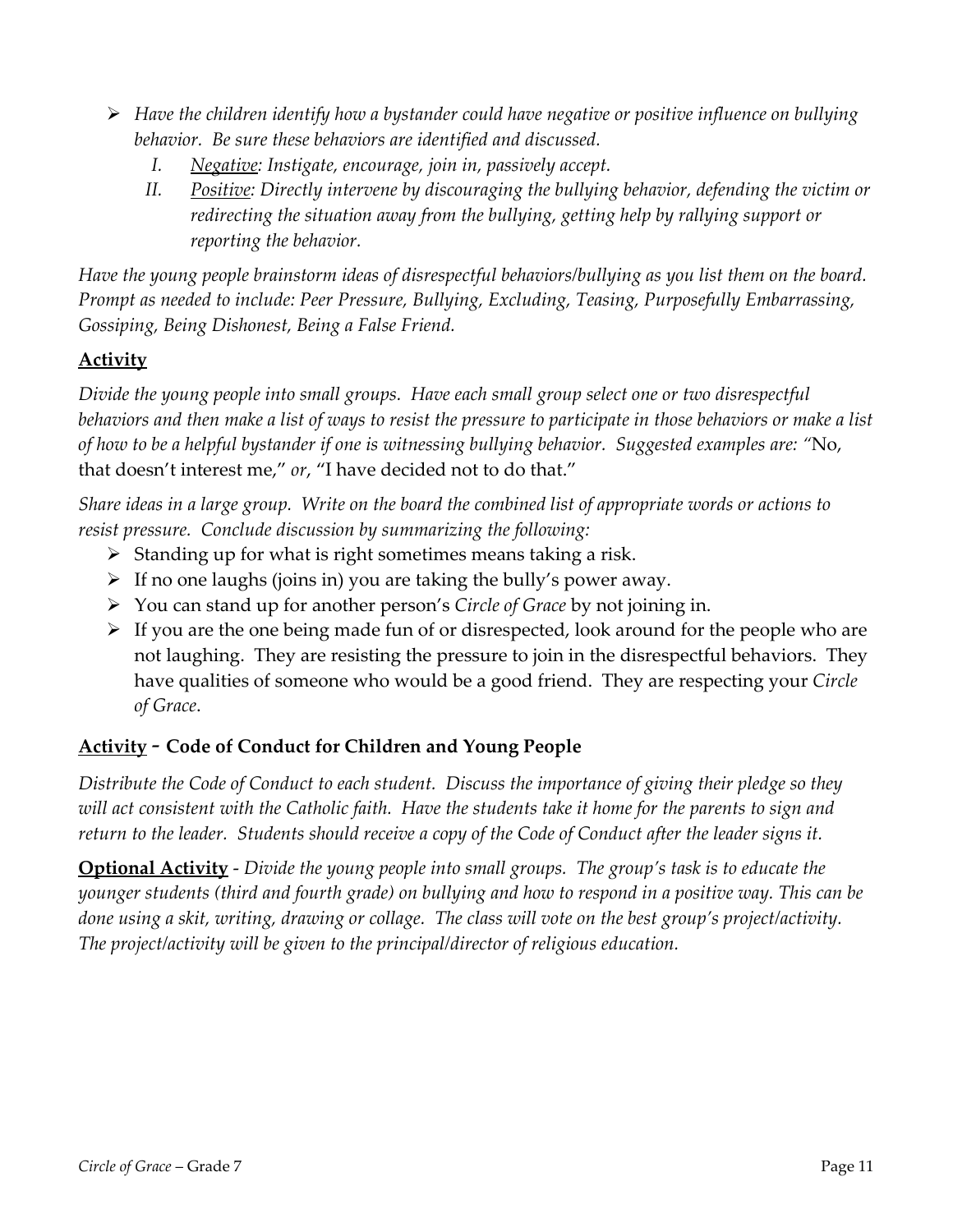#### **Discussion**‐ Review Safety **PLAAN** Summary

- 1. *Write on the board*
	- *P – Protect*
	- *L – Listen*
	- *A – Ask*
	- *A – Act*
	- *N – Notify*
- 2. *Review*
- The first letter **"P"** stands for **Protect with Respect**
	- How do you think respect can help us protect our *Circle of Grace*?
		- o *Answers should include:*
			- *respecting ourselves as a child of God*
			- *respecting others because they are also Children of God*
			- *keeping unsafe words, touches, and images out of our Circle of Grace.*
	- The letter **"P"** is about knowing that each of us has a *Circle of Grace* and respecting it.
- The letter **"L"** stands for **Listen**
	- In every situation we need to remember that the Holy Spirit is always with us to help us stay safe.
	- The Holy Spirit gives us feelings or instincts and we need to listen to them.
	- The letter **"L"** connects us with the Communion of Saints and the qualities we have been given as expressions of God's love.
- The letter **"A"** stands for **Ask**
	- When you have an uncomfortable feeling, you are recognizing the Holy Spirit helping you know that something is not right.
	- The letter "A" asks: "Does this say, 'Yes,' to what God has called me to be? Does this belong in my *Circle of Grace*?"
	- There are some questions that the letter **"A"** reminds us to ask ourselves whenever we are in a situation that makes us feel uncomfortable or that just doesn't feel quite right. The questions are also good ones to ask every so often even when we don't get a gut feeling ‐ sometimes asking the questions helps us to hear the Holy Spirit when we did not remember that we needed to listen.
	- *Read each question allowing a few moments for quiet reflection between each.*
		- 1. How long have you known this person?
		- 2. Is your knowledge of this person face-to-face?
		- 3. How much do you know about this person?
		- 4. How have you verified what this person has told you about themselves?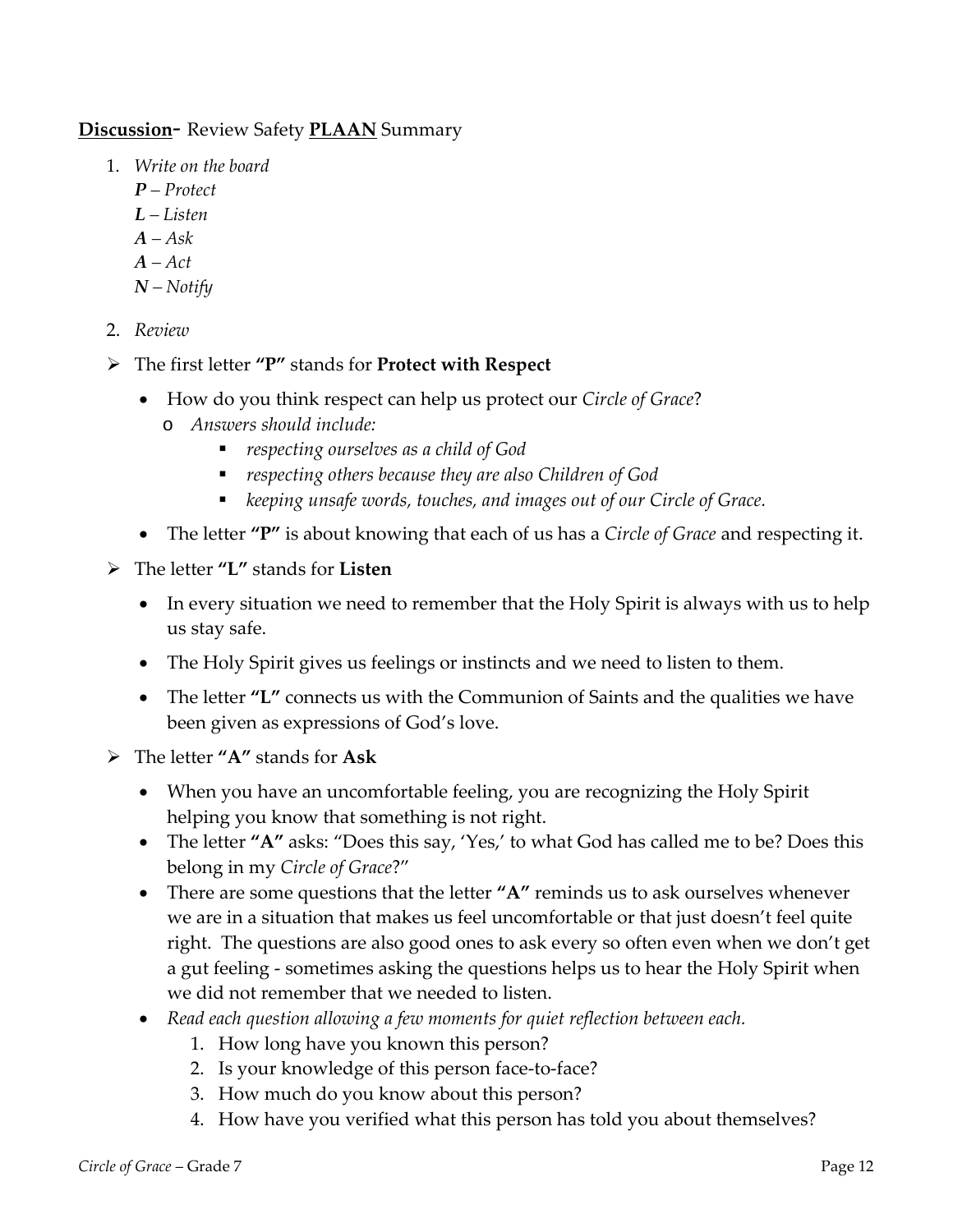- 5. What do your feelings (instincts) tell you about this person or situation?
- 6. How many things do you have in common with this person?
- 7. Is the relationship respectful of your boundaries and the other person's?
- 8. Are you able to say, "No," to this person?
- 9. Does this person's age or status influence your behavior in the relationship?
- 10. Does this person ever ask you to keep secrets?
- The next letter **"A"** stands for **Act**
	- To protect your *Circle of Grace*, you need to tell trusted adults you need help.
	- There are other things you can do to protect your *Circle of Grace* when your parents or trusted adults may not be around. Some of them are:
		- 1. Don't reveal personal information on the internet. That includes full names, school, grade, address, phone, sports teams, church groups, etc. Perpetrators try to identify young people by learning about their activities and schedule patterns. Be particularly cautious of social networking websites such as myspace.com and personal blogs.
		- 2. Stay away or get away from situations that make you feel uncomfortable.
		- 3. Tactics may include saying, "No," walking away, calling a parent.
		- 4. Understand that comments about another person's physical attributes, race, religion, economic status, etc., which de‐value or criticize are never appropriate.
		- 5. Avoid unsafe situations, which involve alcohol, drugs, or smoking.
		- 6. Be cautious about situations in which one is left alone with an adult.
- The last letter **"N"** stands for **Notify**
	- Notify your parents or another trusted adult whenever someone has violated your boundaries, such as manipulating to control you or not respecting your *Circle of Grace* or someone else's *Circle of Grace*.
	- Think of three people besides your parents whom you can trust, whom you feel will listen and would offer help. Ask yourself these questions:
		- Do these people respect your *Circle of Grace*?
		- Do they respect their own *Circle of Grace*?
		- Do they respect the *Circle of Grace* of other people you know?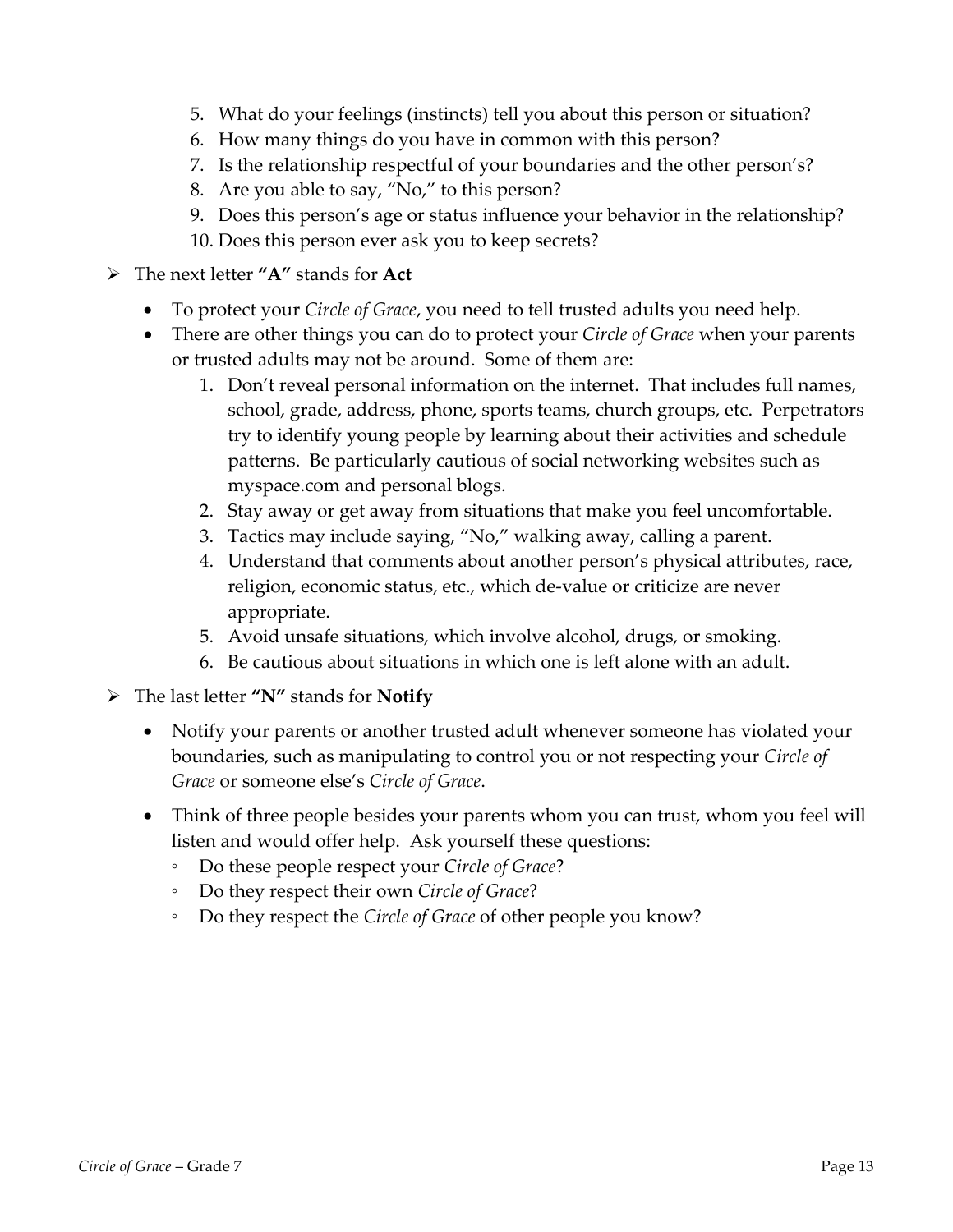#### *Continue by saying:*

 Trusted adults want what is best for you; they want your *Circle of Grace* to be respected. Discuss with your parents the three other persons whom you feel are trusted adults. Then let the trusted adults know you have chosen them. Share with them what *Circle of Grace* means to you. Today is a good day to start those conversations.

### **Closing Prayer**

Call the young people to prayer by asking them to quietly reflect on disrespectful behaviors that they may have seen, received, or done to others. Remind them that as Catholics we have access to the healing grace of God through the Sacrament of Reconciliation. Invite them to listen as you pray, beginning with the *Sign of the Cross:*

> **With each new day, I am growing up, Lord. I want to be a person close to Your Heart. It's very hard I think, to make the choices You desire which are always best for me. Today's culture would have me think otherwise especially when it is about respecting others and standing up for what is right. I pray that You will help me and guide me. Let me share each day, my talents where they are needed, and, when You prompt me with Your Holy Spirit, let me have the courage to be generous and open to do what you want. Amen.**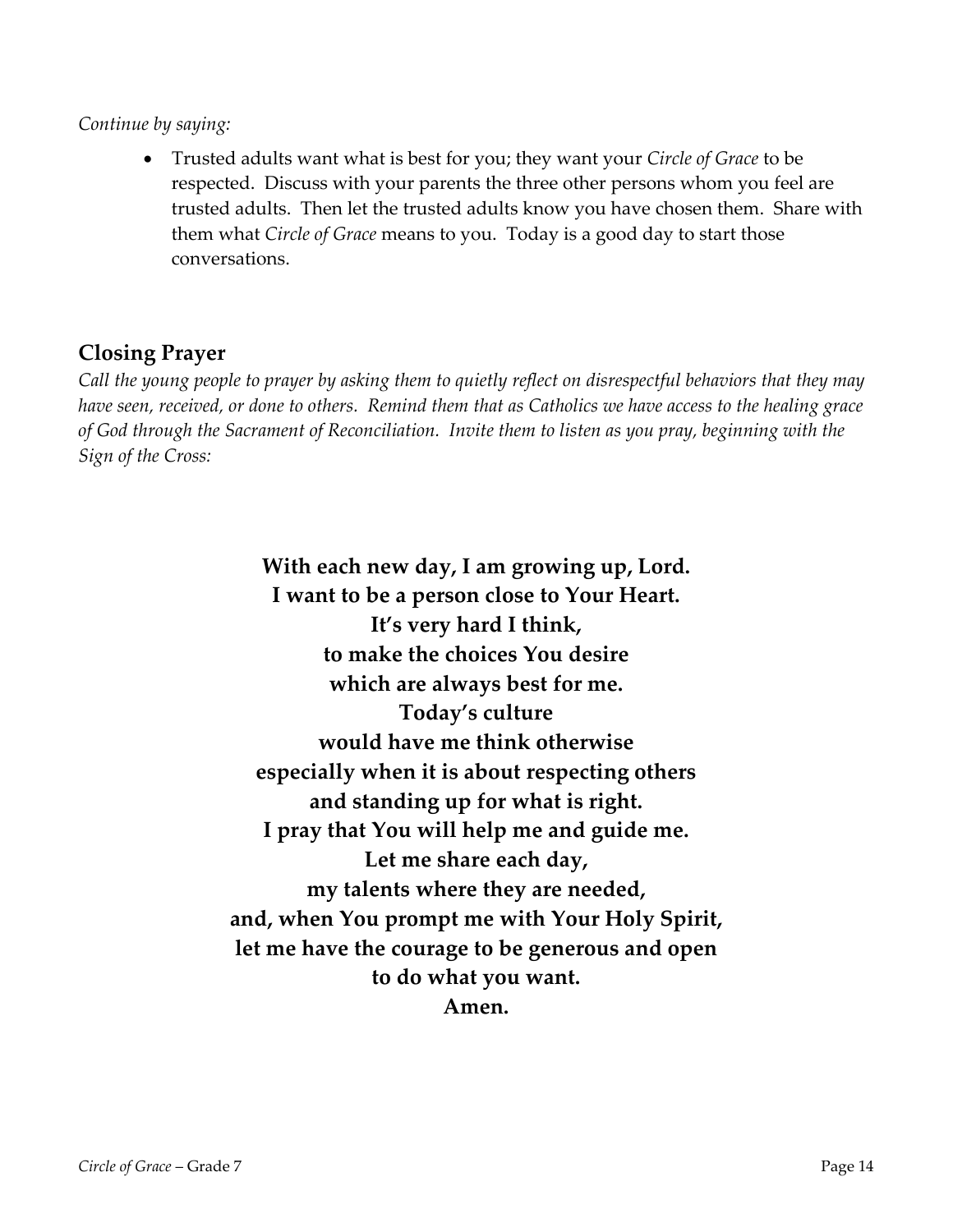# **Parent Take Home Activity Grade 7: Saying No to Disrespect Honoring Everyone's** *Circle of Grace*

Dear Parent,

We presented the *Circle of Grace* Lesson "SAYING NO to Disrespect, Honoring Everyone's *Circle of Grace*" to your Child. The goal of the lesson was to help the youth understand and combat negative behavior especially bullying. Your child has received a *Circle of Grace* Code of Conduct contract. Please sign and review with your child. The contract should be sent back to class the following week.

Thank you for your support of the *Circle of Grace* program. It is essential and appreciated as we strive to provide the safest possible environment for our children.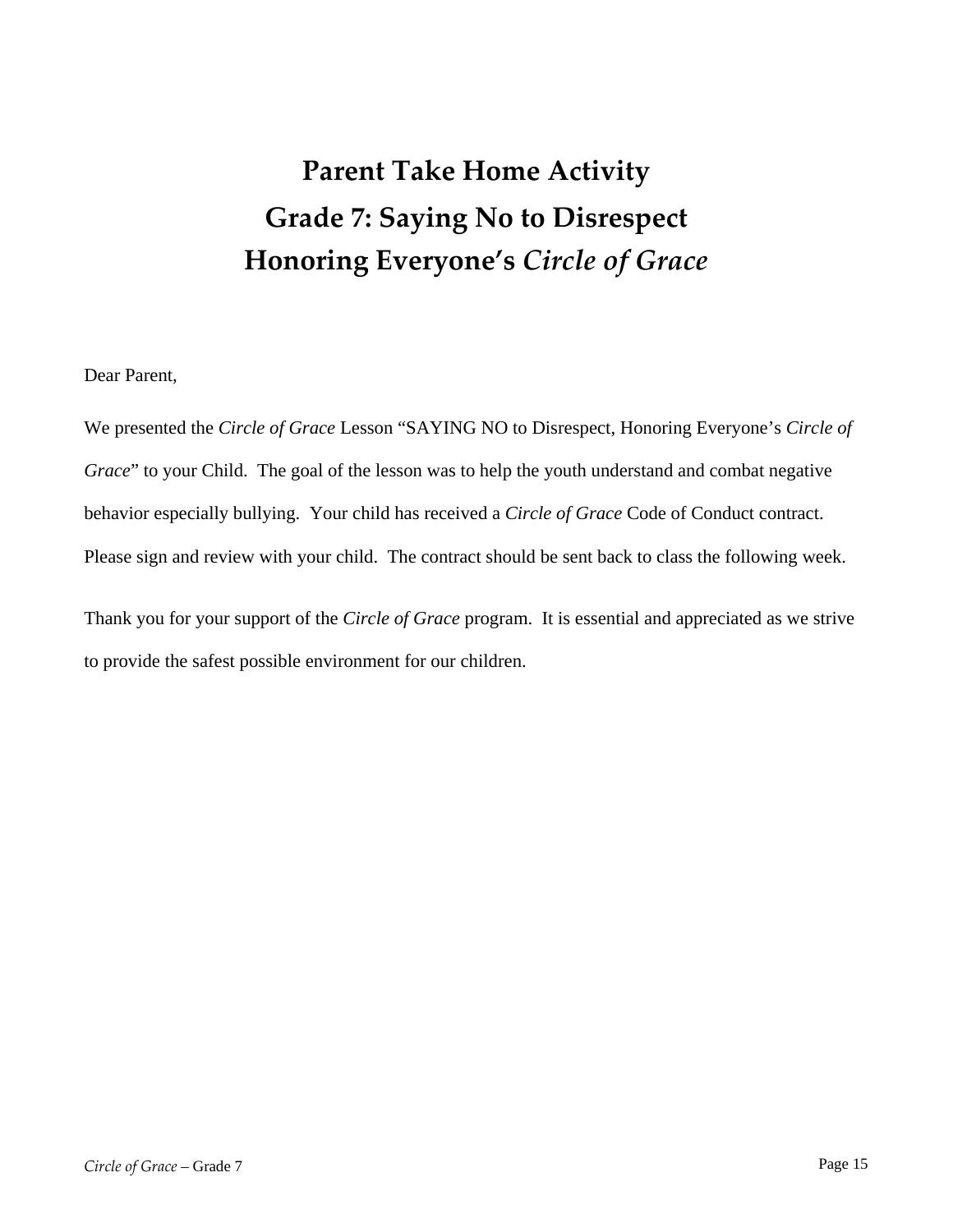

## **Code of Conduct for Children and Young People**

I understand that I am created by God and live in the love of the Father, Son, and Holy Spirit.

I understand that God does not want or cause bad things to happen.

I understand that God is with me even when I am hurting or sad.

I understand the *Circle of Grace* that God gives me and others.

I understand that I can help stamp out "bullying" by not being a silent bystander.

I understand that speaking out and taking positive actions when bullying occurs makes a difference.

Because of this understanding when I interact with someone, either in person or when using technology such as texting and social networking, I will strive to:

- Have my actions be safe and show respect toward myself and others.
- Have my words and actions represent the truth.
- Identify and maintain appropriate and healthy boundaries and relationships.
- Talk with my parents/trusted adult if I have concerns (bullying) or if there is a question that these boundaries are violated.

| $\mathbf{r}$<br>- |
|-------------------|
|                   |

Parent **Date** 

*Circle of Grace* – Grade 7 Page 16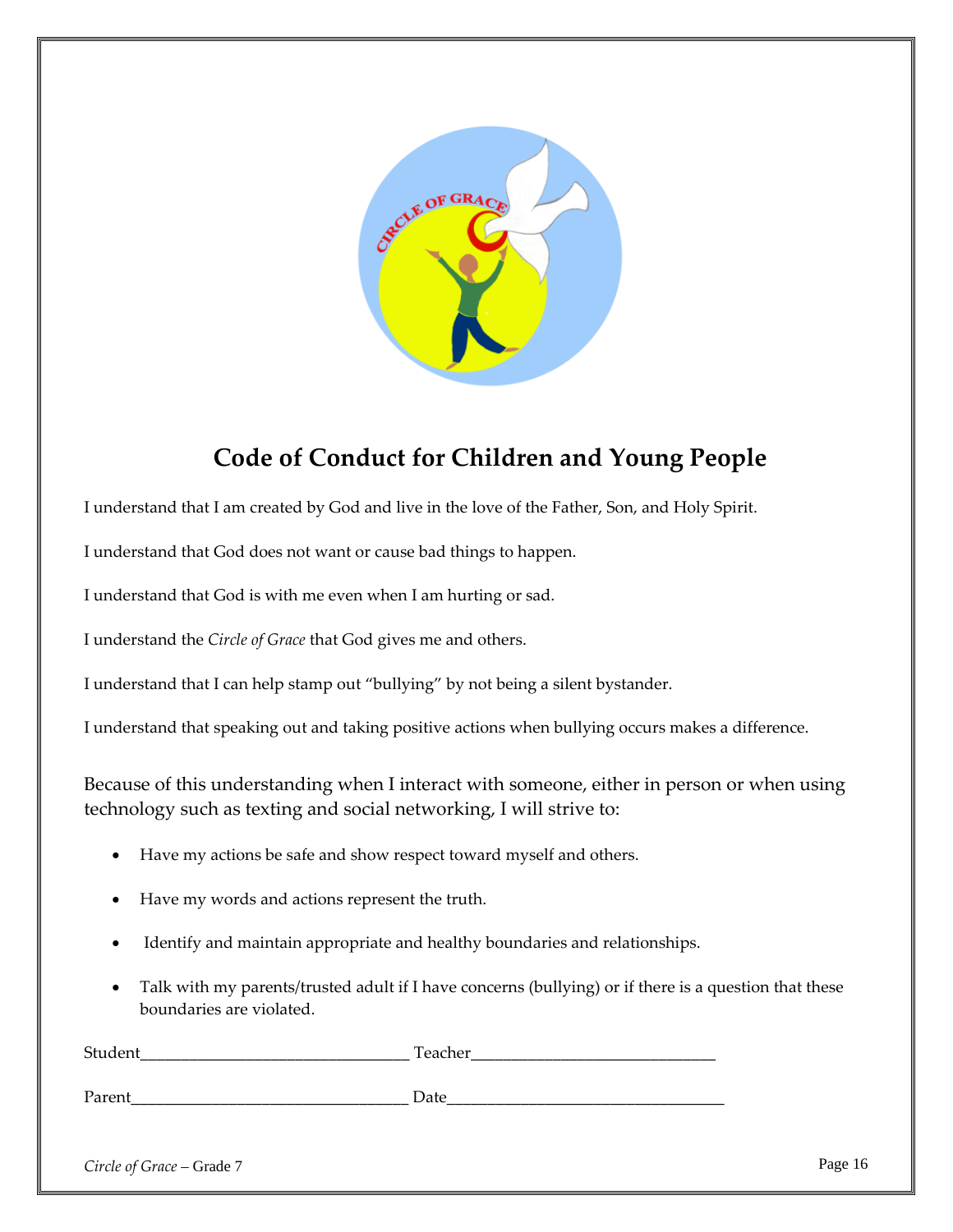## **Bullying Prevention Resources**

**Nickelodeon Bullying Campaign www.nick.com**

**Cyberbullying Research Center www.cyberbully.us** 

**Stop Bullying Now www.stopbullying.gov**

**Pacer National Bullying Prevention Center www.pacer.org/bullying** 

**Netsmartz Cyberbullying www.netsmartz.org/Cyberbullying** 

**Bullying.org www.bullying.org** 

**Boys Town National Hotline 1‐800‐448‐3000 hotline@boystown.org**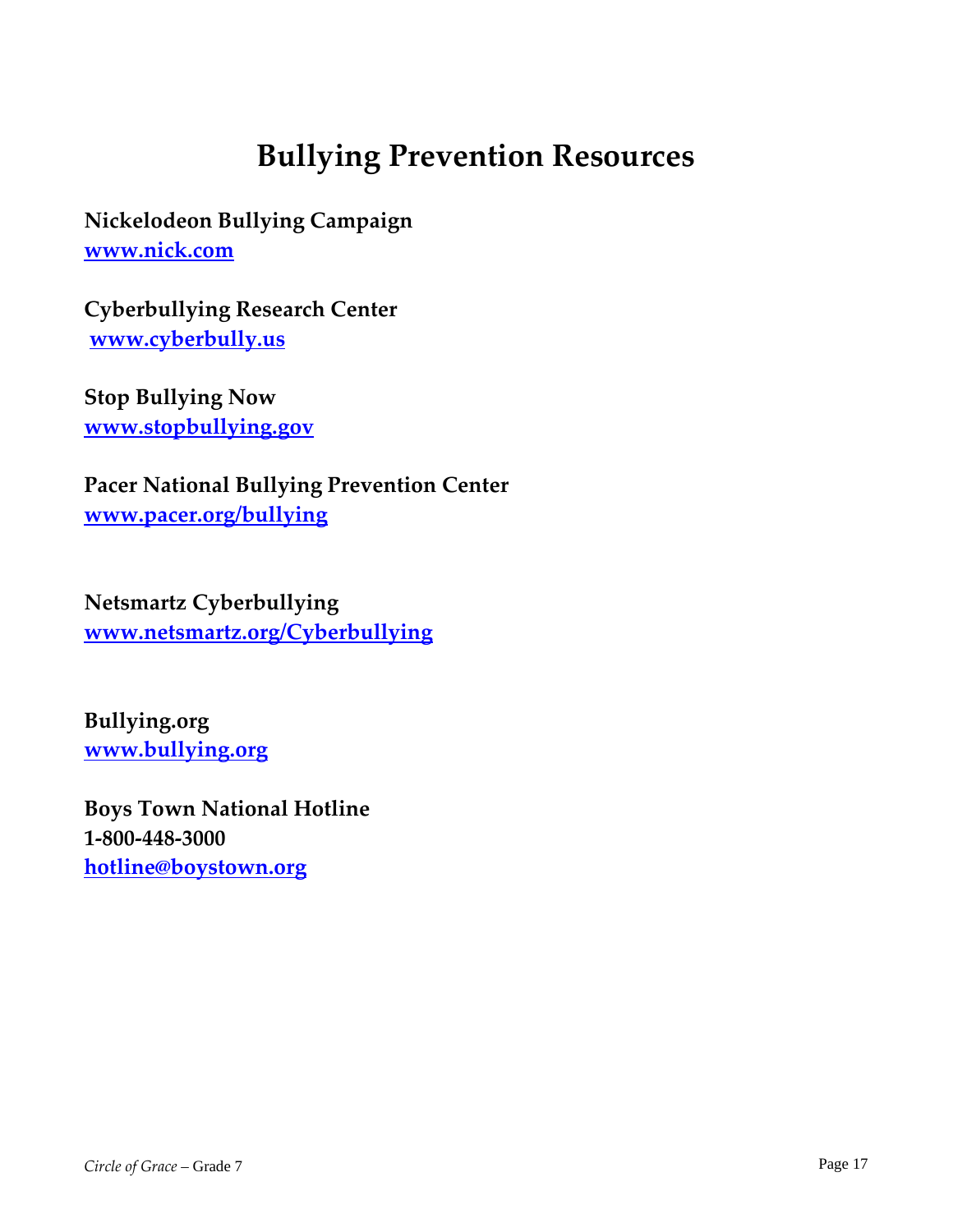# *Word Bank List for the Vocabulary Review Puzzle*

- 
- *Circle of Grace* 13 Respect
- Culture 14 Safe
- 
- Feelings 16 Signal
- 
- 
- Healthy 19 Trust
- 
- 
- Honesty 22 Value
- Boundary 12 Relationship
	-
	-
- Empathy 15 Safe Secret
	-
- Grace 17 Symbol
- 7 Greed 18 Talent
	-
- Holy 20 Trusted Adult
- Holy Spirit 21 Unsafe Touch
	-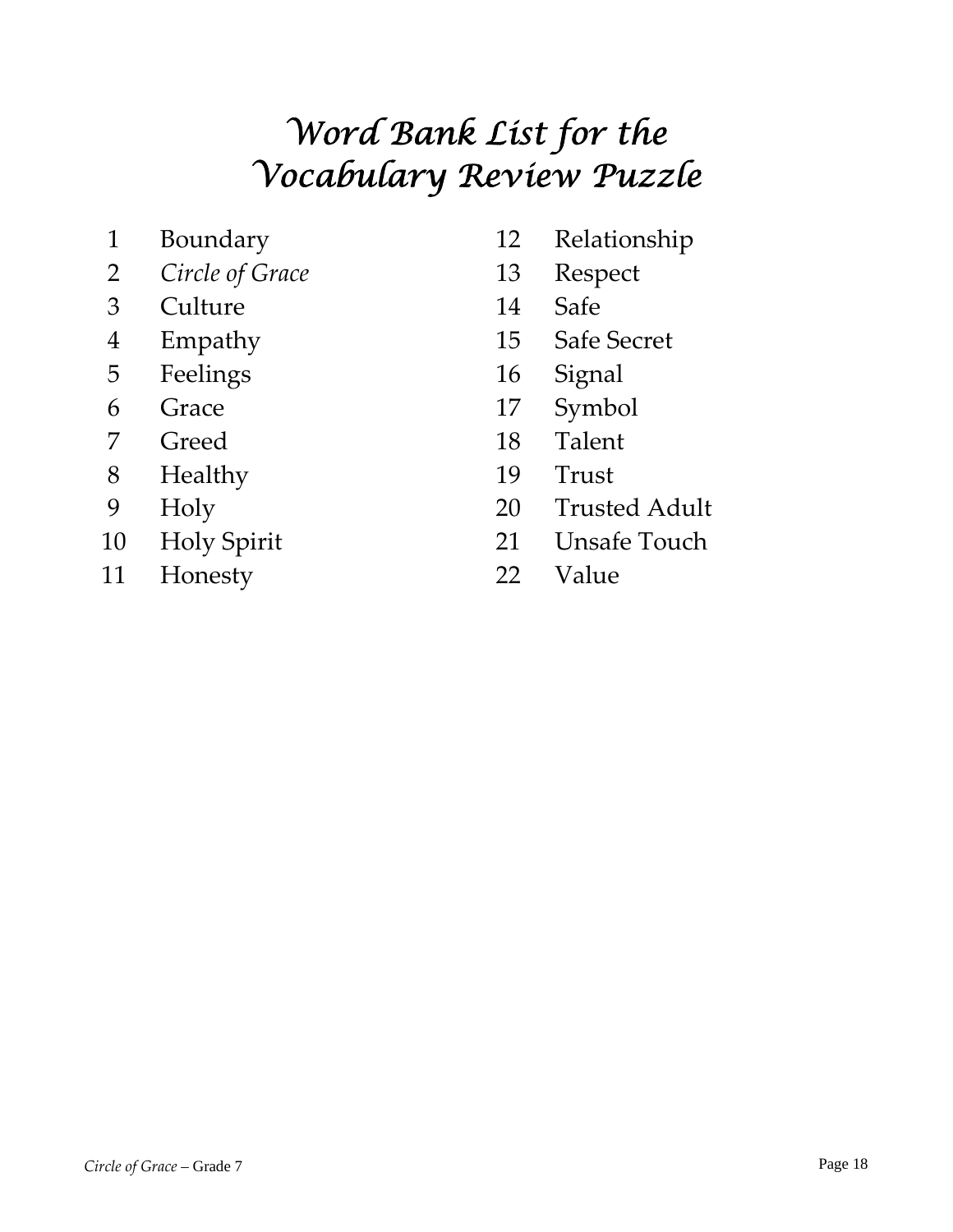

#### **Circle of Grace Vocabulary Review**

#### Across

- 3. A connection with God or others
- 5. When my body and my feelings are respected by me and by others
- 6. Touch that is disrespectful and hurts, scares, or makes me feel uncomfortable or confused (2 words)
- 8. A secret that doesn not hurt others or me (2 words)
- 9. Gift of God's goodness and love to help me live as a Child of God
- 14. An adult who helps me to stay safe in my Circle of Grace and to respect others within their Circle of Grace (2 words)
- 15. Special because of a connection with God who loves me always
- 17. Special God-given ability or gift
- 18. Something I sense inside myself that gives me information about others or myself
- 19. Picture or object that stands for something else

#### Down

- 1. The love and goodness of God that always surrounds me and all others (3 words)
- 2. Being kind to others and doing what is best for myself and others
- 4. That which is sound and vigorous in mind, body and spirit
- 7. Intrinsic importance or worth
- 10. Ability to understand the feelings of another person
- 11. God present with and within me in a special way (2 words)
- 12. Something that marks a limit or border
- 13. Being able to count on someone to help me to stay safe within my Circle of Grace
- 16. Internal or external sign that tells me something may be safe or unsafe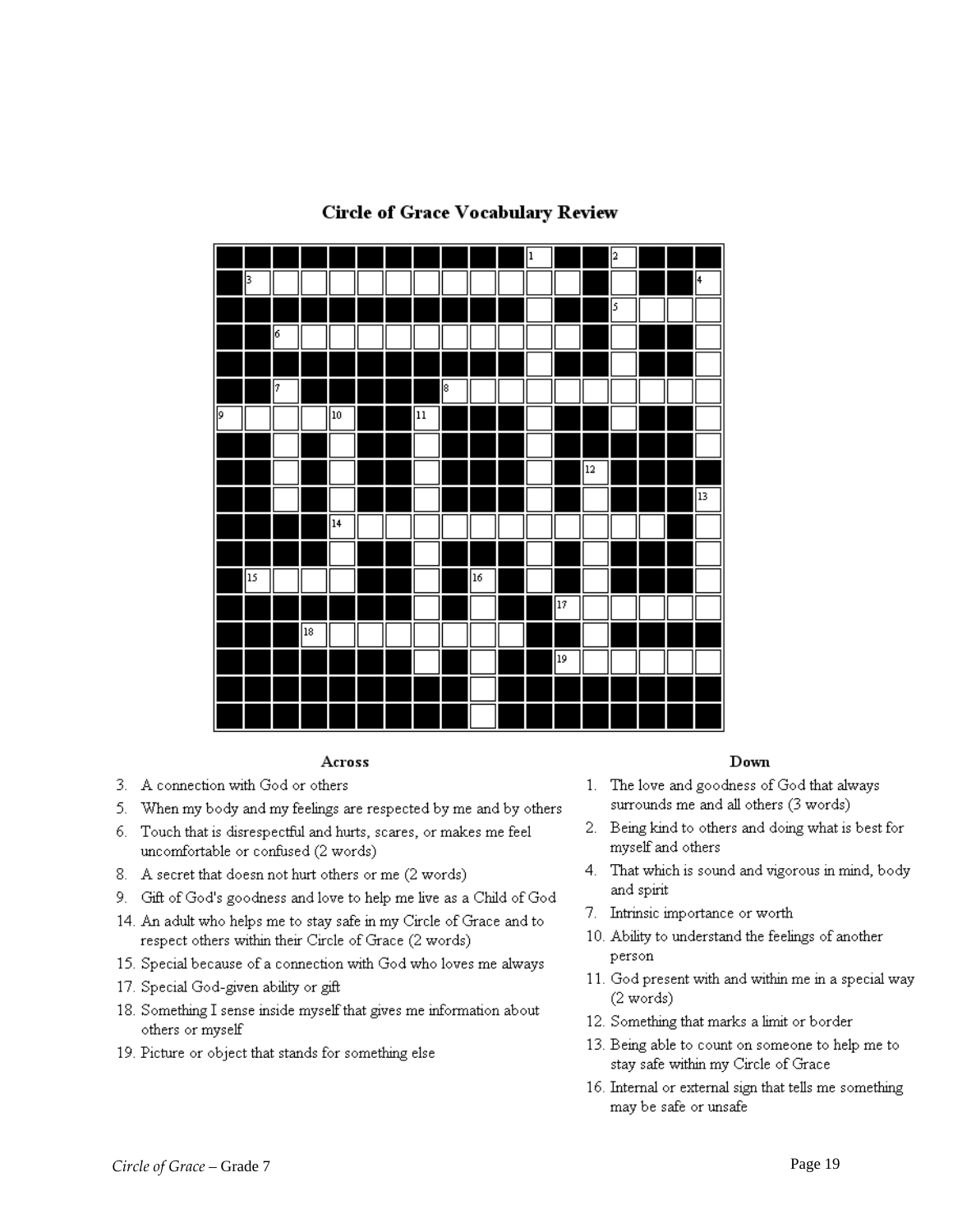|         |      |        |      |                              |   |    |         |         |         |    | C<br> ı |         |         | 2 R              |    |    |         |
|---------|------|--------|------|------------------------------|---|----|---------|---------|---------|----|---------|---------|---------|------------------|----|----|---------|
|         | þR   | Ε      | 匚    | A                            | T | II | $\circ$ | N       | ΙS      | 田  | I       | P       |         | E                |    |    | 4 H     |
|         |      |        |      |                              |   |    |         |         |         |    | R       |         |         | $\mathbb S$<br>ß | A  | F  | E       |
|         |      | U<br>ŀ | ļΝ   | S                            | A | F  | Ε       | IΤ      | О       | U  | Iс      | 田       |         | Þ                |    |    | A       |
|         |      |        |      |                              |   |    |         |         |         |    | Ŀ       |         |         | E                |    |    | Ŀ       |
|         |      | V<br>þ |      |                              |   |    |         | S<br>18 | A       | F  | E       | ΙS      | Ε       | C                | R  | E  | T       |
| G<br>þ. | R    | A      | С    | $\vert$ 10 $\mathrm{E}\vert$ |   |    | 11 H    |         |         |    | 0       |         |         | ľΤ               |    |    | 田       |
|         |      | Ŀ      |      | M                            |   |    | О       |         |         |    | F       |         |         |                  |    |    | Υ       |
|         |      | U      |      | P                            |   |    | Ŀ       |         |         |    | G       |         | В<br>12 |                  |    |    |         |
|         |      | E      |      | A                            |   |    | Υ       |         |         |    | R       |         | О       |                  |    |    | T<br>13 |
|         |      |        |      | 14 T                         | R | U  | S       | IΤ      | E       | Þ  | A       | Þ       | U       | Ŀ                | T  |    | R       |
|         |      |        |      | 田                            |   |    | P       |         |         |    | C       |         | ÞΙ      |                  |    |    | U       |
|         | 15 H | О      | Ŀ    | Υ                            |   |    | I       |         | S<br>16 |    | E       |         | D       |                  |    |    | Ιs      |
|         |      |        |      |                              |   |    | R       |         | I       |    |         | T<br>17 | A       | Ŀ                | Ε  | ļΝ | IΤ      |
|         |      |        | 18 F | Ε                            | E | Ŀ  | I       | N       | G       | ΙS |         |         | R       |                  |    |    |         |
|         |      |        |      |                              |   |    | T       |         | ļΝ      |    |         | S<br>19 | Υ       | M                | ΙB | О  | Ŀ       |
|         |      |        |      |                              |   |    |         |         | A       |    |         |         |         |                  |    |    |         |
|         |      |        |      |                              |   |    |         |         | Ŀ       |    |         |         |         |                  |    |    |         |

### **Circle of Grace Vocabulary Review Key**